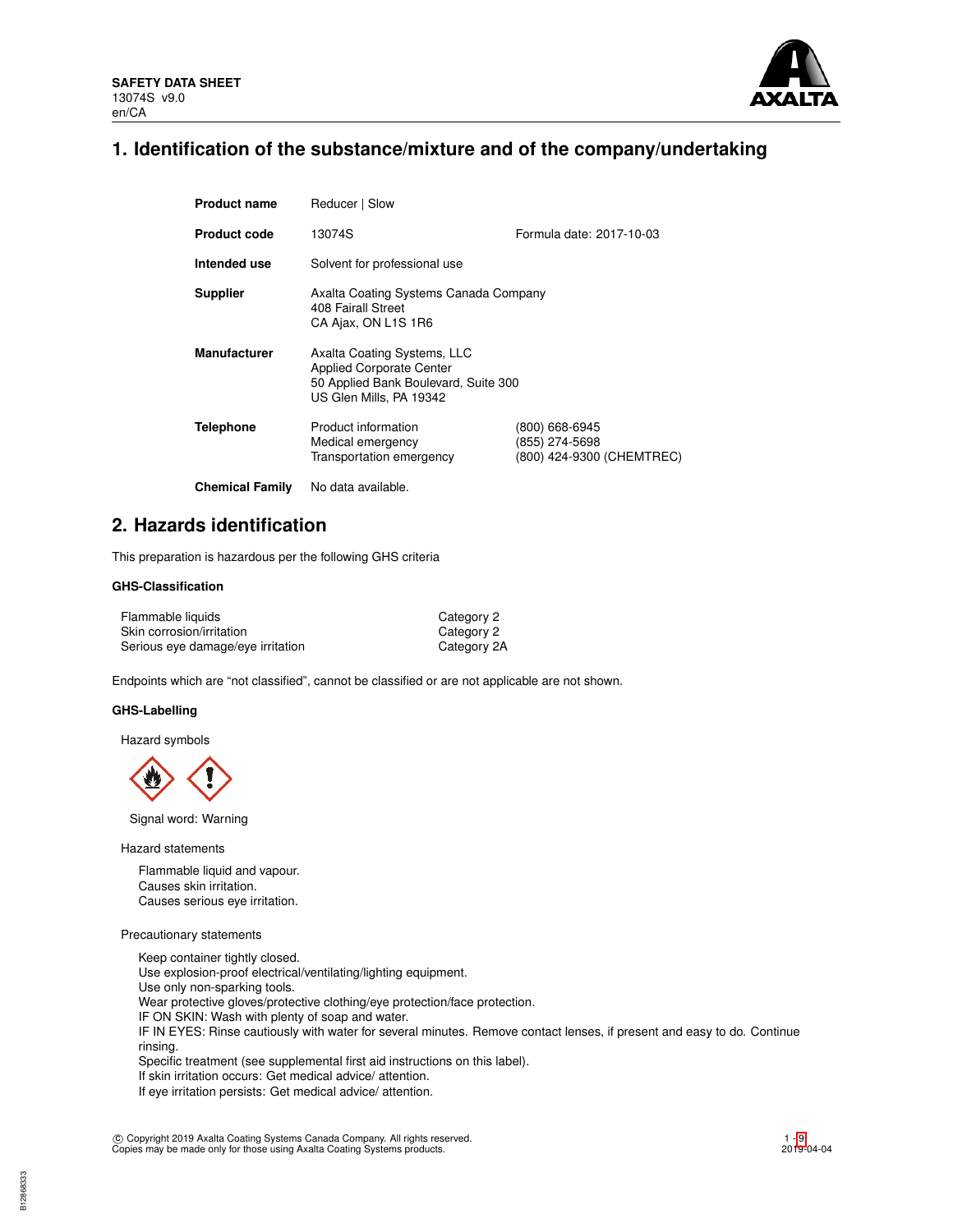

Store in a well-ventilated place. Keep cool.

Dispose of contents/container in accordance with local regulations.

Keep away from heat, hot surfaces, sparks, open flames and other ignition sources. No smoking.

Ground and bond container and receiving equipment.

Take action to prevent static discharges.

IF ON SKIN (or hair): Take off immediately all contaminated clothing. Rinse skin with water or shower. Take off immediately all contaminated clothing and wash it before reuse.

#### **Other hazards which do not result in classification**

Intentional misuse by deliberately concentrating and inhaling the contents may be harmful or fatal.

**The following percentage of the mixture consists of ingredient(s) with unknown acute toxicity:** 0 %

# **3. Composition/information on ingredients**

mixture of solvents

#### **Components**

| CAS-No.  | Chemical name             | Concentration |
|----------|---------------------------|---------------|
| 103-09-3 | 2-ethylhexyl acetate      | $60 - 80%$    |
| 110-43-0 | Methyl amyl ketone        | $10 - 30%$    |
| 763-69-9 | Ethyl 3-ethoxy propionate | $1 - 5%$      |
| 141-78-6 | Ethyl acetate             | $1 - 5%$      |

Actual concentration ranges withheld as a trade secret. Non-regulated ingredients 0.0 - 0.1%

# **4. First aid measures**

#### **Eye contact**

Remove contact lenses. Irrigate copiously with clean, fresh water for at least 15 minutes, holding the eyelids apart. Seek medical advice.

#### **Skin contact**

Do NOT use solvents or thinners. Take off all contaminated clothing immediately. Wash skin thoroughly with soap and water or use recognized skin cleanser. If skin irritation persists, call a physician.

#### **Inhalation**

Avoid inhalation of vapour or mist. Move to fresh air in case of accidental inhalation of vapours. If breathing is irregular or stopped, administer artificial respiration. If unconscious place in recovery position and seek medical advice. If symptoms persist, call a physician.

#### **Ingestion**

If swallowed, seek medical advice immediately and show this safety data sheet (SDS) or product label. Do NOT induce vomiting. Keep at rest.

#### **Most Important Symptoms/effects, acute and delayed**

#### **Inhalation**

May cause nose and throat irritation. May cause nervous system depression characterized by the following progressive steps: headache, dizziness, nausea, staggering gait, confusion, unconsciousness. Reports have associated repeated and prolonged overexposure to solvents with permanent brain and nervous system damage.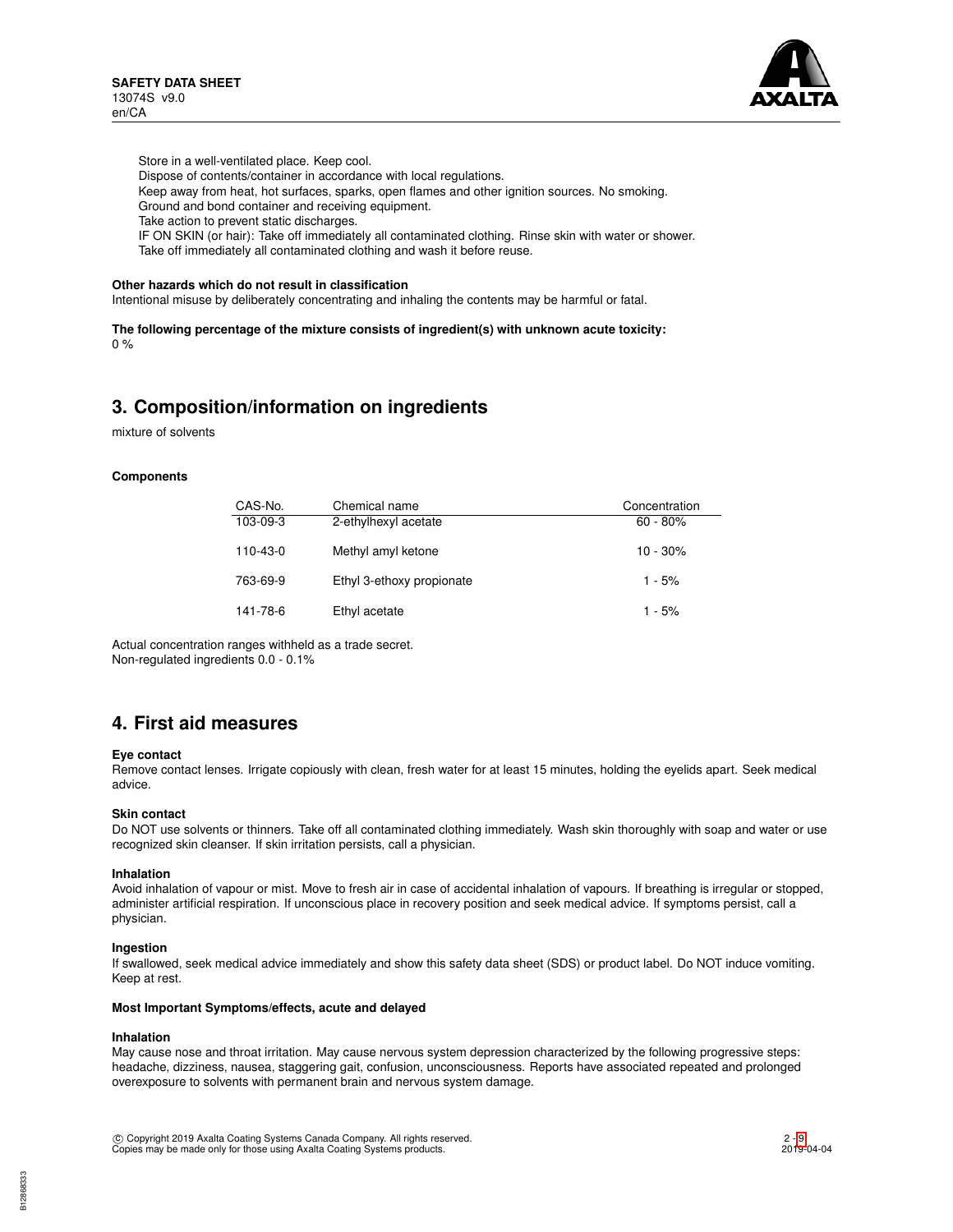

## **Ingestion**

May result in gastrointestinal distress.

#### **Skin or eye contact**

May cause irritation or burning of the eyes. Repeated or prolonged liquid contact may cause skin irritation with discomfort and dermatitis.

### **Indication of Immediate medical attention and special treatment needed if necessary**

No data available on the product. See section 3 and 11 for hazardous ingredients found in the product.

# **5. Firefighting measures**

#### **Suitable extinguishing media**

Universal aqueous film-forming foam, Carbon dioxide (CO2), Dry chemical

#### **Extinguishing media which shall not be used for safety reasons**

High volume water jet

#### **Hazardous combustion products**

CO, CO2, smoke, and oxides of any heavy metals that are reported in "Composition, Information on Ingredients" section.

## **Fire and Explosion Hazards**

No data available

#### **Special Protective Equipment and Fire Fighting Procedures**

Full protective flameproof clothing should be worn as appropriate. Wear self-contained breathing apparatus for firefighting if necessary. In the event of fire, cool tanks with water spray. Do not allow run-off from fire fighting to enter public sewer systems or public waterways.

# **6. Accidental release measures**

## **Procedures for cleaning up spills or leaks**

Ventilate area. If heated above the flashpoint, remove sources of ignition. Prevent skin and eye contact and breathing of vapor. Wear a properly fitted air-purifying respirator with organic vapor cartridges (NIOSH approved TC-23C), eye protection, gloves and protective clothing. Confine, remove with inert absorbent, and dispose of properly.

#### **Environmental precautions**

Do not let product enter drains. Notify the respective authorities in accordance with local law in the case of contamination of rivers, lakes or waste water systems.

# **7. Handling and storage**

#### **Precautions for safe handling**

Observe label precautions. Keep away from heat, sparks and flame, static discharge and other sources of ignition. When heated above its flash point, this must be handled as if it were a flammable liquid. Close container after each use. Do not transfer contents to bottles or unlabeled containers. Wash thoroughly after handling and before eating or smoking. If material is a coating: do not sand, flame cut, braze or weld dry coating without a NIOSH approved air purifying respirator with particulate filters or appropriate ventilation , and gloves. Combustible dust clouds may be created where operations produce fine material (dust). Avoid formation of significant deposits of material as they may become airborne and form combustible dust clouds. Build up of fine material should be cleaned using gentle sweeping or vacuuming in accordance with best practices. Cleaning methods (e.g. compressed air) which can generate potentially combustible dust clouds should not be used.

#### **Advice on protection against fire and explosion**

Solvent vapours are heavier than air and may spread along floors. Vapors may form explosive mixtures with air and will burn when an ignition source is present. Always keep in containers of same material as the original one. Never use pressure to empty container: container is not a pressure vessel. The accumulation of contaminated rags may result in spontaneous combustion. Good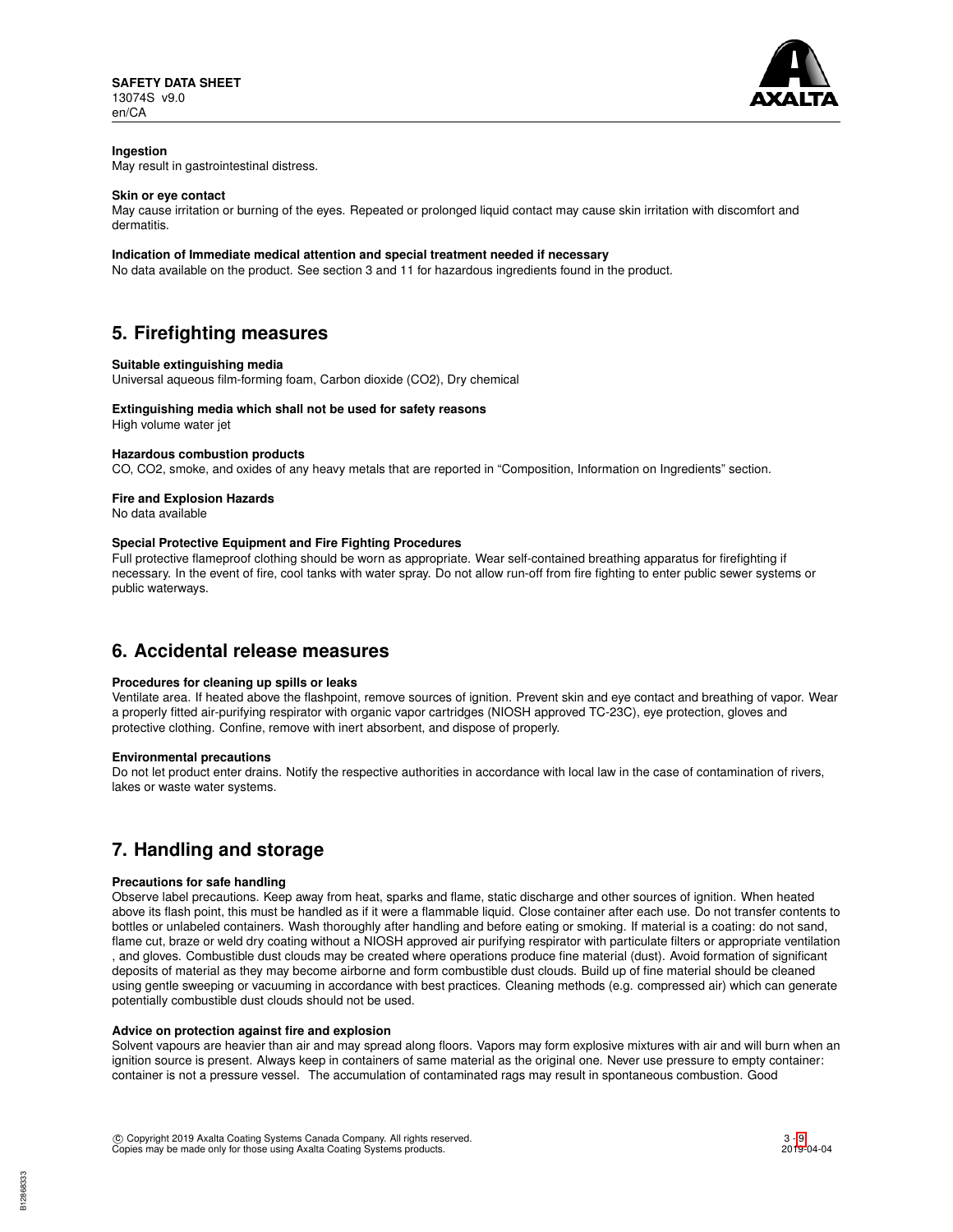

housekeeping standards and regular safe removal of waste materials will minimize the risks of spontaneous combustion and other fire hazards.

#### **Storage**

#### **Requirements for storage areas and containers**

Observe label precautions. Store in a dry, well ventilated place away from sources of heat, ignition and direct sunlight. No smoking. Prevent unauthorized access. Containers which are opened must be carefully resealed and kept upright to prevent leakage.

#### **Advice on common storage**

Store separately from oxidizing agents and strongly alkaline and strongly acidic materials.

# **8. Exposure controls/personal protection**

### **Engineering controls and work practices**

Provide adequate ventilation.This should be achieved by a good general extraction and -if practically feasible- by the use of a local exhaust ventilation.If these are not sufficient to maintain concentrations of particulates and solvent vapour below the OEL, suitable respiratory protection must be worn.

### **National occupational exposure limits**

| CAS-No.  | Chemical name      | Source Time | Tvpe       | Value     | Note |
|----------|--------------------|-------------|------------|-----------|------|
| 110-43-0 | Methyl amyl ketone | ACGIH 8 hr  | <b>TWA</b> | 50 ppm    |      |
|          |                    | OSHA 8 hr   | TWA        | $100$ ppm |      |
| 141-78-6 | Ethyl acetate      | ACGIH 8 hr  | <b>TWA</b> | $400$ ppm |      |
|          |                    | OSHA 8 hr   | <b>TWA</b> | $400$ ppm |      |

### **Glossary**

STEL Short term exposure limit<br>TWA Time weighted average

Time weighted average

TWAE Time-Weighted Average

#### **Protective equipment**

Personal protective equipment should be worn to prevent contact with eyes, skin or clothing.

#### **Respiratory protection**

Do not breathe vapors or mists. Wear a properly fitted air-purifying respirator with organic vapor cartridges (NIOSH approved TC-23C) and particulate filter (NIOSH TC-84A) during application and until all vapors and spray mists are exhausted. In confined spaces, or in situations where continuous spray operations are typical, or if proper air-purifying respirator fit is not possible, wear a positive pressure, supplied-air respirator (NIOSH TC-19C). In all cases, follow respirator manufacturer's directions for respirator use. Do not permit anyone without protection in the painting area.

#### **Eye protection**

Desirable in all industrial situations. Goggles are preferred to prevent eye irritation. If safety glasses are substituted, include splash guard or side shields.

#### **Skin and body protection**

Neoprene gloves and coveralls are recommended.

#### **Hygiene measures**

Wash skin thoroughly with soap and water or use recognized skin cleanser. Do NOT use solvents or thinners.

#### **Environmental exposure controls**

Do not let product enter drains.

CEIL Ceiling exposure limit<br>STEL Short term exposure l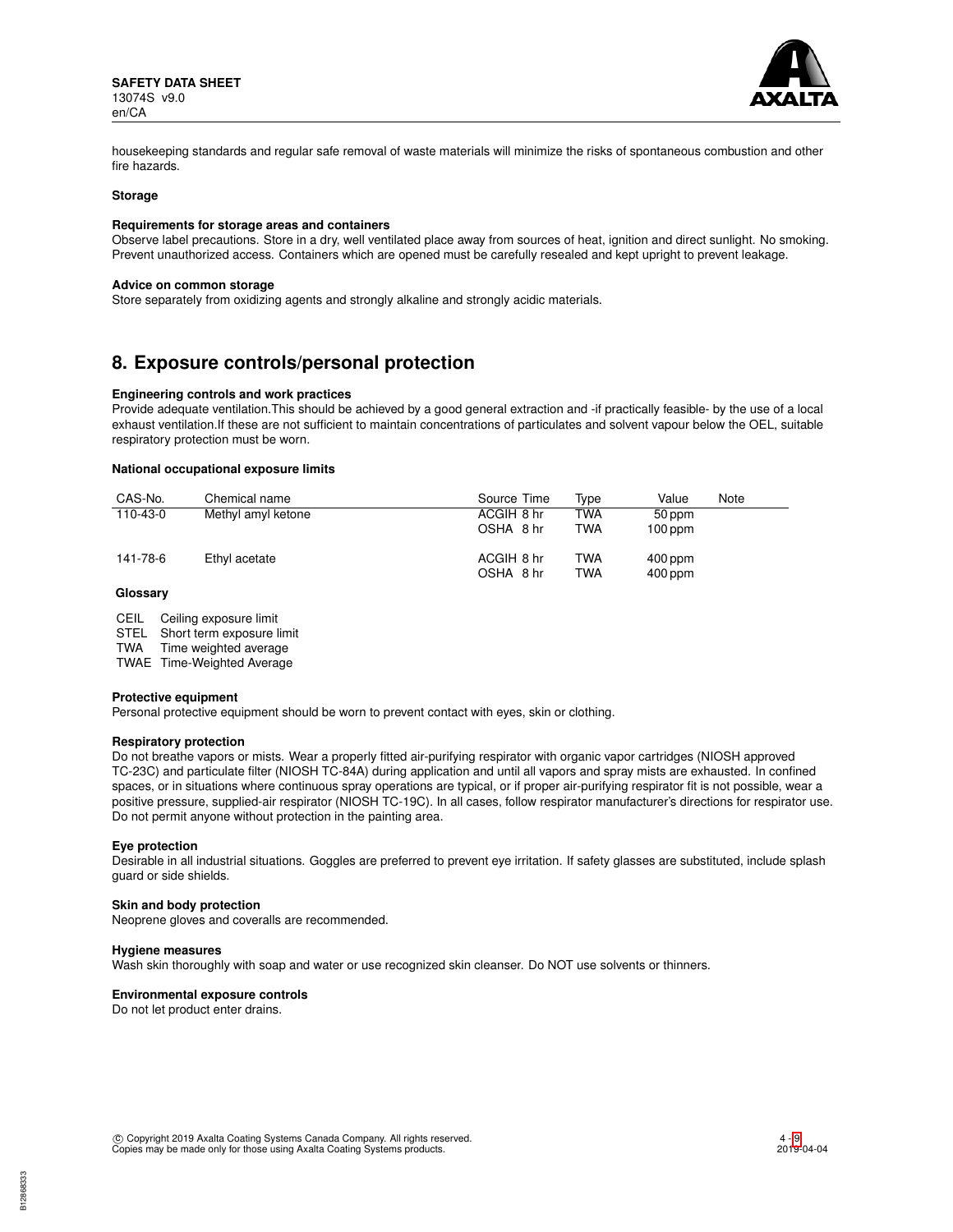

# **9. Physical and chemical properties**

## **Appearance**

**Form:** liquid **Colour:** clear

| Flash point                                     | $49^{\circ}$ C            |                  |
|-------------------------------------------------|---------------------------|------------------|
| Lower Explosive Limit                           | 0.7%                      |                  |
| Upper Explosive Limit                           | 8.1%                      |                  |
| Evaporation rate                                | Slower than Ether         |                  |
| Vapor pressure of principal solvent             | 2.9 hPa                   |                  |
| Solubility of Solvent In Water                  | moderate                  |                  |
| Vapor density of principal solvent (Air $= 1$ ) | 5.9                       |                  |
| Approx. Boiling Range                           | 152 °C                    |                  |
| Approx. Freezing Range                          | $-93 - -36 °C$            |                  |
| Gallon Weight (Ibs/gal)                         | 7.22                      |                  |
| Specific Gravity                                | 0.87                      |                  |
| Percent Volatile By Volume                      | 100.00%                   |                  |
| Percent Volatile By Weight                      | 100.00%                   |                  |
| Percent Solids By Volume                        | $0.00\%$                  |                  |
| Percent Solids By Weight                        | $0.00\%$                  |                  |
| pH (waterborne systems only)                    | Not applicable            |                  |
| Partition coefficient: n-octanol/water          | No data available         |                  |
| Ignition temperature                            | $268\,^{\circ}\mathrm{C}$ | <b>DIN 51794</b> |
| Decomposition temperature                       | Not applicable.           |                  |
| Viscosity (23 $^{\circ}{\rm C}$ )               | Not applicable.           | ISO 2431-1993    |

# **10. Stability and reactivity**

## **Stability**

Stable

# **Conditions to avoid**

Stable under recommended storage and handling conditions (see section 7).

### **Materials to avoid**

None reasonably foreseeable.

#### **Hazardous decomposition products**

When exposed to high temperatures may produce hazardous decomposition products such as carbon monoxide and dioxide, smoke, oxides of nitrogen.

## **Hazardous Polymerization**

Will not occur.

# **Sensitivity to Static Discharge**

If heated above the flash point, solvent vapors in air may explode if static grounding and bonding is not used during transfer of this product.

## **Sensitivity to Mechanical Impact**

None known.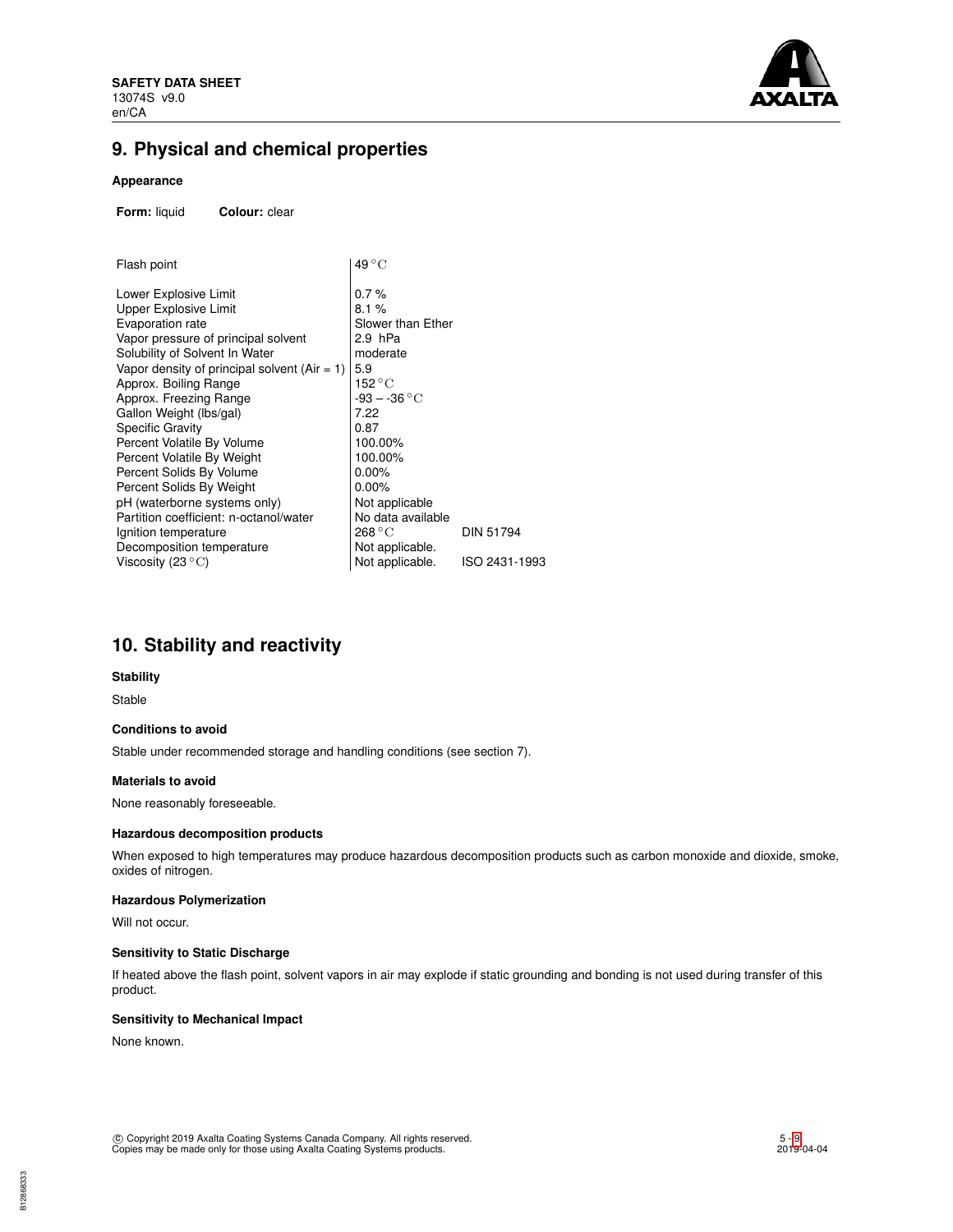

# **11. Toxicological information**

### **Information on likely routes of exposure**

## **Inhalation**

May cause nose and throat irritation. May cause nervous system depression characterized by the following progressive steps: headache, dizziness, nausea, staggering gait, confusion, unconsciousness. Reports have associated repeated and prolonged overexposure to solvents with permanent brain and nervous system damage.

#### **Ingestion**

May result in gastrointestinal distress.

#### **Skin or eye contact**

May cause irritation or burning of the eyes. Repeated or prolonged liquid contact may cause skin irritation with discomfort and dermatitis.

**Delayed and immediate effects and also chronic effects from short and long term exposure:**

**Acute oral toxicity** not hazardous

**Acute dermal toxicity** not hazardous

**Acute inhalation toxicity** not hazardous

% of unknown composition: 0 %

**Skin corrosion/irritation**

|                                                                              | 2-ethylhexyl acetate<br>Category 2<br>Ethyl 3-ethoxy propionate Category 3<br>Ethyl acetate<br>Category 3 |  |
|------------------------------------------------------------------------------|-----------------------------------------------------------------------------------------------------------|--|
| Serious eye damage/eye irritation                                            |                                                                                                           |  |
|                                                                              | 2-ethylhexyl acetate Category 2B<br>Ethyl acetate<br>Category 2A                                          |  |
| <b>Respiratory sensitisation</b><br>Not classified according to GHS criteria |                                                                                                           |  |
| <b>Skin sensitisation</b><br>Not classified according to GHS criteria        |                                                                                                           |  |
| Germ cell mutagenicity<br>Not classified according to GHS criteria           |                                                                                                           |  |
| Carcinogenicity<br>Not classified according to GHS criteria                  |                                                                                                           |  |

**Toxicity for reproduction** Not classified according to GHS criteria

**Target Organ Systemic Toxicant - Single exposure** Not classified according to GHS criteria

**Target Organ Systemic Toxicant - Repeated exposure** not hazardous

c Copyright 2019 Axalta Coating Systems Canada Company. All rights reserved. Copies may be made only for those using Axalta Coating Systems products.

6 - [9](#page-8-0) 2019-04-04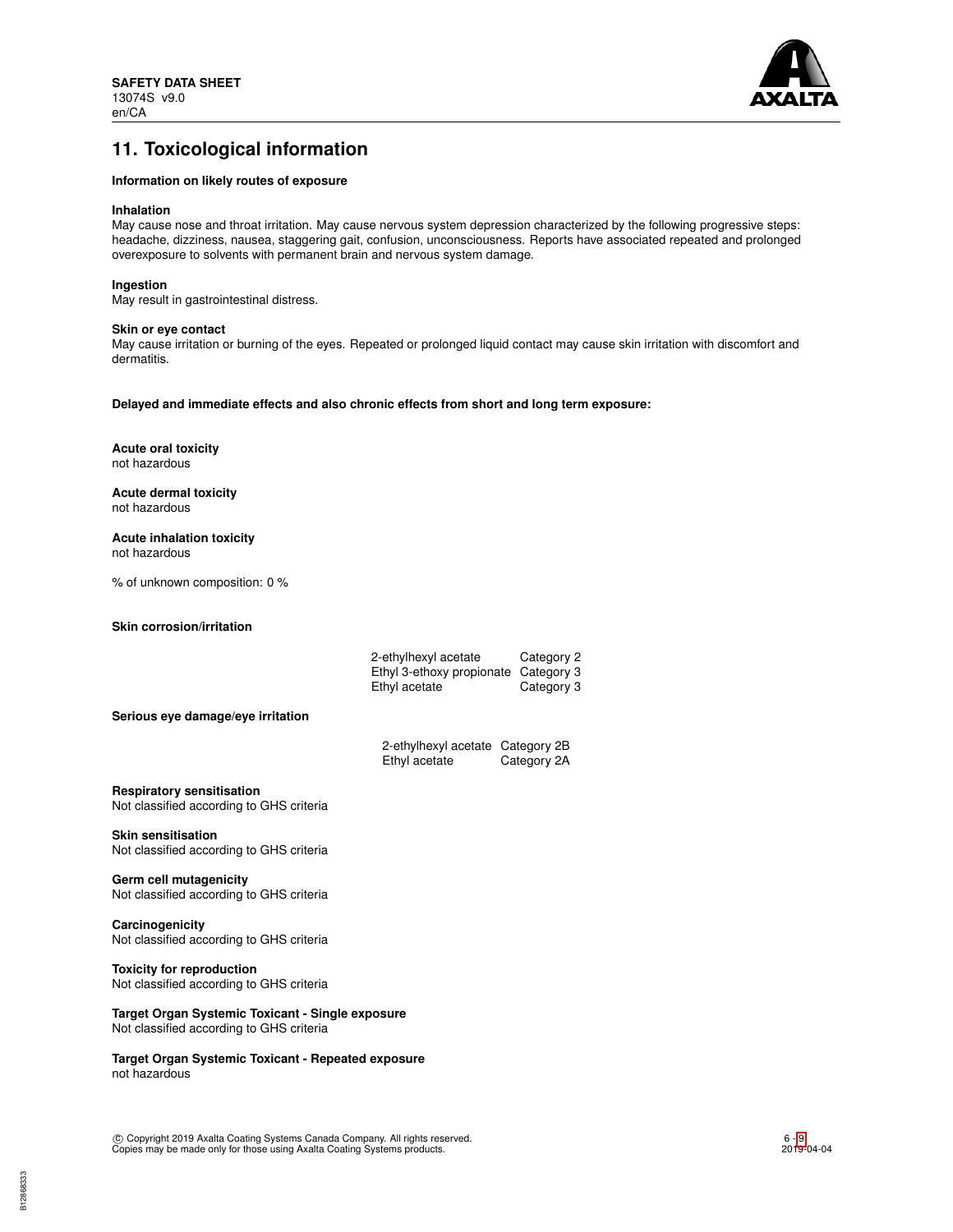

# **Aspiration toxicity**

Not classified according to GHS criteria

## **Numerical measures of toxicity (acute toxicity estimation (ATE),etc. )**

No information available.

### **Symptoms related to the physical, chemical and toxicological characteristics**

Exposure to component solvents vapours concentration in excess of the stated occupational exposure limit may result in adverse health effect such as mucous membrane and respiratory system irritation and adverse effect on kidney, liver and central nervous system. Symptoms and signs include headache, dizziness, fatigue, muscular weakness, drowsiness and in extreme cases, loss of consciousness. Through skin resorbtion, solvents can cause some of the effects described here. Repeated or prolonged contact with the preparation may cause removal of natural fat from the skin resulting in non-allergic contact dermatitis and absorption through the skin. The liquid splashed in the eyes may cause irritation and reversible damage.

# **12. Ecological information**

There are no data available on the product itself. The product should not be allowed to enter drains or watercourses.

# **13. Disposal considerations**

#### **Provincial Waste Classification**

Check appropriate provincial and local waste disposal regulations for proper classifications.

#### **Waste Disposal Method**

Do not allow material to contaminate ground water systems. Incinerate or otherwise dispose of waste material in accordance with Federal, State, Provincial, and local requirements. Do not incinerate in closed containers.

# **14. Transport information**

**International transport regulations**

| <b>IMDG (Sea transport)</b><br>UN number:<br>Proper shipping name:                               | 1263<br>PAINT RELATED MATERIAL |
|--------------------------------------------------------------------------------------------------|--------------------------------|
| Hazard Class:<br>Subsidiary Hazard Class: Not applicable.<br>Packing group:<br>Marine Pollutant: | З<br>Ш<br>no                   |
| ICAO/IATA (Air transport)<br>UN number:<br>Proper shipping name:                                 | 1263<br>PAINT RELATED MATERIAL |
| Hazard Class:<br>Subsidiary Hazard Class: Not applicable.<br>Packing group:                      | 3<br>Ш                         |
| TDG<br>UN number:<br>Proper shipping name:                                                       | 1263<br>PAINT RELATED MATERIAL |
| Hazard Class:<br>Subsidiary Hazard Class:                                                        | 3<br>Not applicable.           |

Packing group: III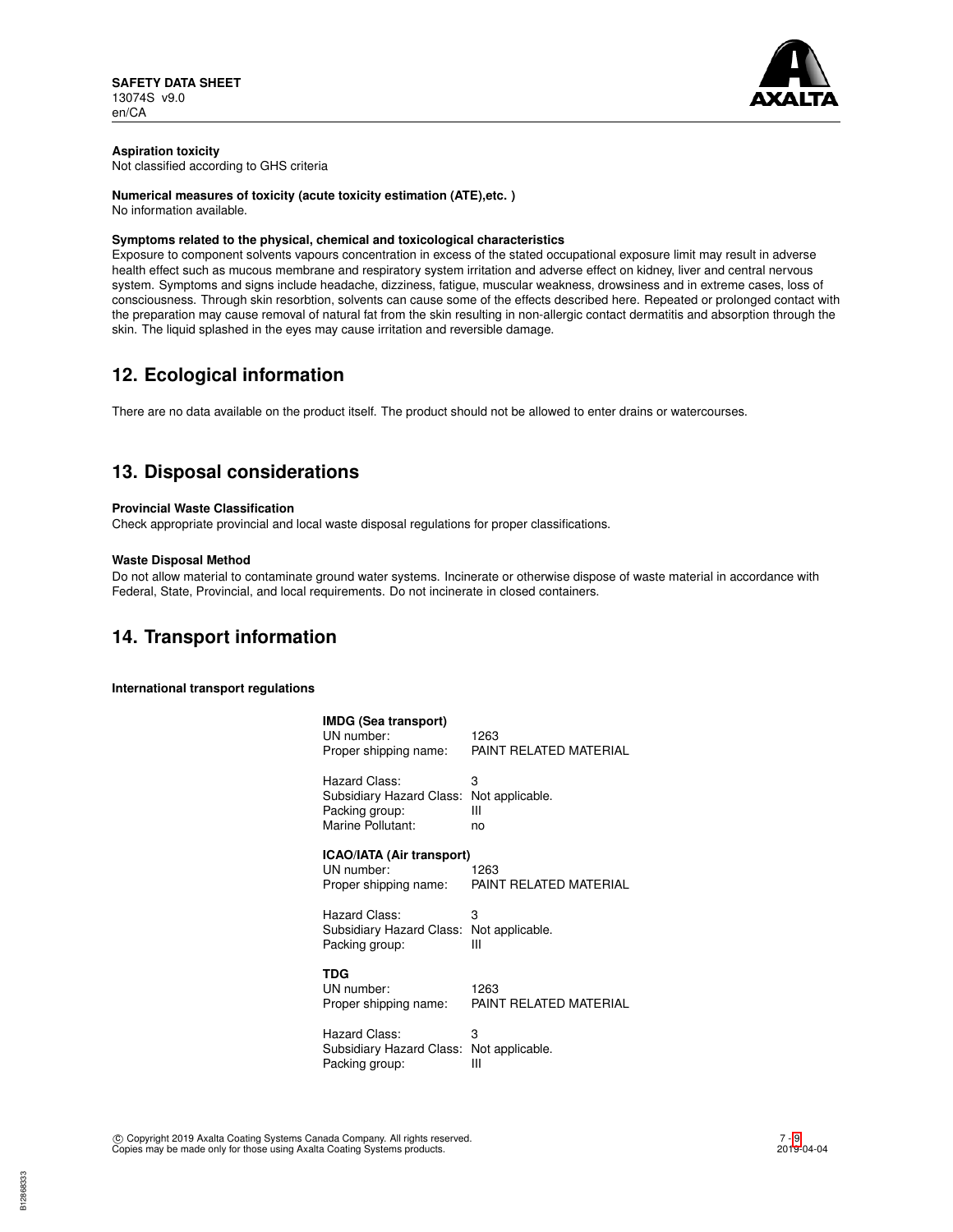

#### **Matters needing attention for transportation**

Confirm that there is no breakage, corrosion, or leakage from the container before shipping. Be sure to prevent damage to cargo by loading so as to avoid falling, dropping, or collapse. Ship in appropriate containers with denotation of the content in accordance with the relevant statutes and rules.

# **15. Regulatory information**

#### **TSCA Status**

In compliance with TSCA Inventory requirements for commercial purposes.

#### **DSL Status**

All components of the mixture are listed on the DSL.

#### **Photochemical Reactivity**

Non-photochemically reactive

#### **Regulatory information**

|                                    |    |       |     |                    | ———————————————————— | CERCLA CAA  |     |
|------------------------------------|----|-------|-----|--------------------|----------------------|-------------|-----|
| CAS # Ingredient                   |    |       |     | 302 TPQ RQ 311/312 | 313                  | RQ(lbs) HAP |     |
| 103-09-3 2-ethylhexyl acetate      | N. |       |     | NR NR AF           | N                    | NR I        | - N |
| 110-43-0 Methyl amyl ketone        | N. | NR NR |     | A.C.F              | N                    | NR.         | N   |
| 763-69-9 Ethyl 3-ethoxy propionate | N. | NR.   | NR. | NA                 | N                    | NR.         | N   |
| 141-78-6 Ethyl acetate             |    | NR NR |     | C.F                | N                    | NR.         | N   |

### **Key:**

| <b>EPCRA</b>                                                   | Emergency Planning and Community Right-to-know Act (aka Title III, SARA)                                                                                                                                                                       |                  |  |
|----------------------------------------------------------------|------------------------------------------------------------------------------------------------------------------------------------------------------------------------------------------------------------------------------------------------|------------------|--|
| 302                                                            | Extremely hazardous substances                                                                                                                                                                                                                 |                  |  |
| $311/312$ Categories $F =$ Fire Hazard                         | $R =$ Reactivity Hazard $C =$ Chronic Hazard<br>$P =$ Pressure Related Hazard                                                                                                                                                                  | A = Acute Hazard |  |
| 313 Information                                                | Section 313 Supplier Notification - The chemicals listed above with<br>a 'Y' in the 313 column are subject to reporting requirements of<br>Section 313 of the Emergency Planning and Community<br>Right-to-Know act of 1986 and of 40 CFR 372. |                  |  |
| <b>CERCLA</b><br><b>HAP</b><br><b>TPQ</b><br>RQ.<br>NA.<br>NR. | Comprehensive Emergency Response, Compensation and Liability Act of 1980.<br>Listed as a Clean Air Act Hazardous Air Pollutant.<br>Threshold Planning Quantity.<br><b>Reportable Quantity</b><br>not available<br>not regulated                |                  |  |

# **16. Other information**

HMIS rating H: 2 F: 2 R: 0

Glossary of Terms:

ACGIH | American Conference of Governmental Industrial Hygienists.<br>
IARC | International Agency for Research on Cancer.

NTP National Toxicology Program.<br>OEL Occupational Exposure Limit

Occupational Exposure Limit

IARC | International Agency for Research on Cancer.<br>NTP | National Toxicology Program.